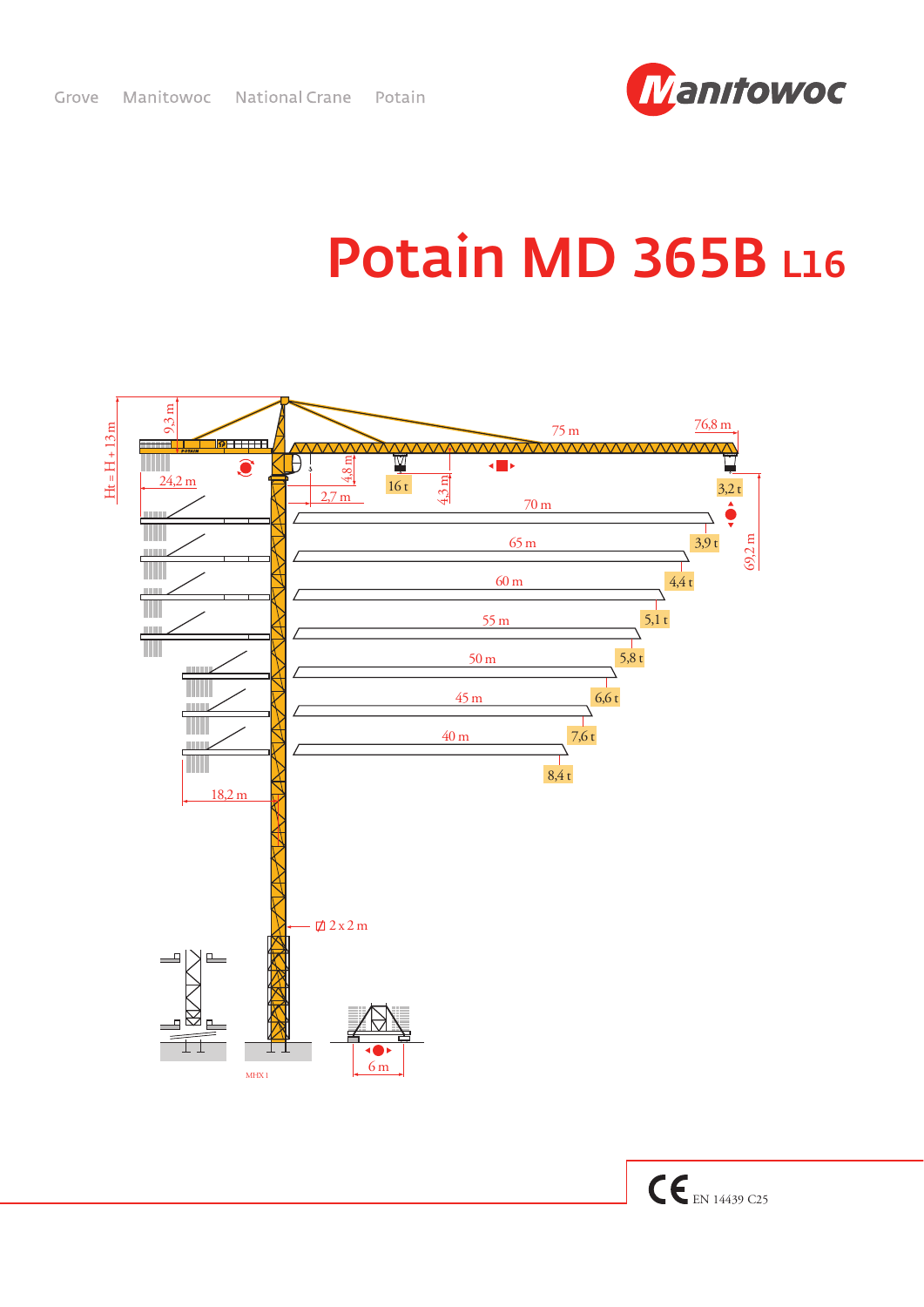





90 t

**H**(m)





## Courbes de charges Lastkurven Load diagrams Curvas de cargas Curve di carico Curva de cargas Диаграммы<br>грузоподъемностей MHX 1

| 75 <sub>m</sub><br><b>ZAVANA</b><br>70 <sub>m</sub><br><b>ZAVANA</b> | $\blacksquare \neg \blacksquare$ |   | $2,7 \rightarrow$ | 19,9 22 25 27 30 32 35 35,9 37 40 42 45 47 50 52 55 57 60 62 65 67 70 72 75 m                                                                                     |                                                               |
|----------------------------------------------------------------------|----------------------------------|---|-------------------|-------------------------------------------------------------------------------------------------------------------------------------------------------------------|---------------------------------------------------------------|
|                                                                      |                                  |   |                   | 16 14, 212, 211, 1 9, 7 9   8 - 8   7, 7   7   6, 5   6   5, 6   5, 2   4, 9   4, 5   4, 3   4   3, 8   3, 5   3, 4   3, 1   3   2, 8 t                           | 37,4 40 42 45 47 50 52 55 57 60 62 65 67 70 72 75 m           |
|                                                                      |                                  |   |                   |                                                                                                                                                                   | 8 7,4 6,9 6,4 6 5,6 5,3 4,9 4,7 4,4 4,2 3,9 3,8 3,5 3,4 3,2 t |
|                                                                      |                                  |   | $2,7 \rightarrow$ |                                                                                                                                                                   |                                                               |
|                                                                      |                                  |   |                   | 21 22 25 27 30 32 35 37,1 38,2 40 42 45 47 50 52 55 57 60 62 65 67 70 m<br>16 15,2 13 11,9 10,4 9,6 8,6 8 - 8 7,5 7,1 6,5 6,1 5,6 5,4 5 4,7 4,4 4,2 3,9 3,7 3,5 t |                                                               |
|                                                                      |                                  |   |                   |                                                                                                                                                                   | 39,8 42 45 47 50 52 55 57 60 62 65 67 70 m                    |
|                                                                      |                                  |   |                   |                                                                                                                                                                   | 8 7.5 6.9 6.5 6 5.8 5.4 5.1 4.8 4.6 4.3 4.1 3.9 t             |
|                                                                      |                                  |   | $2,7 \rightarrow$ | 21,1 22 25 27 30 32 35 37,4 38,5 40 42 45 47 50 52 55 57 60 62 65 m                                                                                               |                                                               |
|                                                                      |                                  |   |                   | 16 15,213,1 12 10,5 9,7 8,7 8 - 8 7,6 7,2 6,6 6,2 5,7 5,4 5 4,8 4,5 4,3 4 t                                                                                       |                                                               |
| 65 <sub>m</sub><br><b>ZAVANA</b>                                     |                                  |   |                   |                                                                                                                                                                   | 40,1 42 45 47 50 52 55 57 60 62 65 m                          |
|                                                                      |                                  |   |                   |                                                                                                                                                                   | 8 7,6 7 6,6 6,1 5,8 5,4 5,2 4,9 4,7 4,4 t                     |
|                                                                      |                                  |   | $2,7 \rightarrow$ | 21,6 22 25 27 30 32 35 37 38,5 39,6 42 45 47 50 52 55 57 60 m                                                                                                     |                                                               |
| 60 <sub>m</sub>                                                      |                                  |   |                   | 16 15,713,512,310,910,1 9 8,4 8 - 8 7,4 6,8 6,5 6 5,7 5,3 5 4,7 t                                                                                                 |                                                               |
| <b>ZAVANA</b>                                                        |                                  |   |                   | 41,3 42 45 47 50 52 55 57 60 m<br>8 7,8 7,2 6,9 6,4 6,1 5,7 5,4 5,1 t                                                                                             |                                                               |
|                                                                      |                                  |   |                   |                                                                                                                                                                   |                                                               |
|                                                                      |                                  |   | $2,7 \rightarrow$ | 22 25 27 30 32 35 37 39,2 40,3 42 45 47 50 52 55 m<br>16 13,712,611,110,3 9,2 8,6 8 -> 8 7,6 7 6,6 6,1 5,8 5,4 t                                                  |                                                               |
| 55 <sub>m</sub>                                                      |                                  |   |                   | 42 45 47 50 52 55 m                                                                                                                                               |                                                               |
| <b>ZAVANA</b>                                                        |                                  |   |                   | 8 7,4 7 6,5 6,2 5,8 t                                                                                                                                             |                                                               |
|                                                                      |                                  |   | $2.7 \rightarrow$ | 22,2 25 27 30 32 35 37 39,6 40,8 42 45 47 50 m                                                                                                                    |                                                               |
|                                                                      |                                  |   |                   | 16 14 12,711,210,4 9,3 8,7 8 - 8 7,7 7,1 6,7 6,2 t                                                                                                                |                                                               |
| 50 <sub>m</sub><br><b>ZAVANA</b>                                     |                                  |   |                   | 42,5 45 47 50 m                                                                                                                                                   |                                                               |
|                                                                      |                                  |   |                   | $8$ 7.5 7.1 6.6 t                                                                                                                                                 | ঢ়                                                            |
| 45 <sub>m</sub><br><b>ZAVANA</b>                                     |                                  |   | $2,7 \rightarrow$ | 22,5 25 27 30 32 35 37 40,1 41,3 42 45 m                                                                                                                          | 16                                                            |
|                                                                      | ⊻∼⊡                              |   |                   | 16 14,212,911,410,6 9,5 8,9 8 - 8 7,8 7,2 t                                                                                                                       | $-0,3$ t                                                      |
|                                                                      |                                  |   |                   | 43,1 45 m                                                                                                                                                         | 8                                                             |
|                                                                      |                                  |   |                   | $8\,7.6\,\mathrm{t}$                                                                                                                                              | $+(m)$                                                        |
|                                                                      |                                  |   | $2,7 \rightarrow$ | 23.3 25 27 30 32 35 37 40 m                                                                                                                                       | $- = \square - 0.3t$                                          |
| 40 <sub>m</sub>                                                      |                                  | Ņ |                   | 16 14,813,511,9 11 9,9 9,3 8,4 t                                                                                                                                  |                                                               |
| <b>ZAVANA</b>                                                        |                                  |   |                   | 40 <sub>m</sub>                                                                                                                                                   |                                                               |
|                                                                      |                                  |   |                   | 8 <sup>t</sup>                                                                                                                                                    |                                                               |

| <b>FR</b>                                                                                             | <b>DE</b>                                                  | END                                                                                      | <b>ES</b>                                                                                             |                                                                                           | <b>PT</b>                                                | <b>RU</b>                                                                                                     |
|-------------------------------------------------------------------------------------------------------|------------------------------------------------------------|------------------------------------------------------------------------------------------|-------------------------------------------------------------------------------------------------------|-------------------------------------------------------------------------------------------|----------------------------------------------------------|---------------------------------------------------------------------------------------------------------------|
| Réactions en service                                                                                  | Reaktionskräfte in Betrieb Reactions in service            |                                                                                          | Reacciones en servicio                                                                                | Reazioni in servizio                                                                      | Reacções em servico                                      | Реакции при работе                                                                                            |
| Réactions hors service                                                                                | Reaktionskräfte außer<br><b>Betrieb</b>                    | Reactions out of service                                                                 | Reacciones fuera de<br>servicio                                                                       | Reazioni fuori servizio                                                                   | Reaccões fora de servico                                 | Реакции в покое                                                                                               |
| A vide sans lest (ni train de Ohne Last, Ballast (und<br>transport) avec flèche et<br>hauteur maximum | Transportachse), mit<br>Maximalausleger und<br>Maximalhöhe | Without load, ballast (or<br>transport axles), with<br>maximum jib and<br>maximum height | Sin carga, sin lastre, (ni<br>tren de transporte), flecha assali di trasporto) con<br>v altura máxima | A vuoto, senza zavorra (ne Sem carga (nem trem de<br>braccio massimo e altezza<br>massima | transporte)- sem lastro<br>com lanca e altura<br>máximas | Вес без груза, балласта (или<br>транспортных осей).<br>с максимальной длиной стрелы<br>и максимальной высотой |
| Nous consulter                                                                                        | Auf Anfrage                                                | Consult us                                                                               | Consultarnos                                                                                          | Consultateci                                                                              | Consultar-nos                                            | Проконсультируйтесь у нас                                                                                     |

MD 365B L16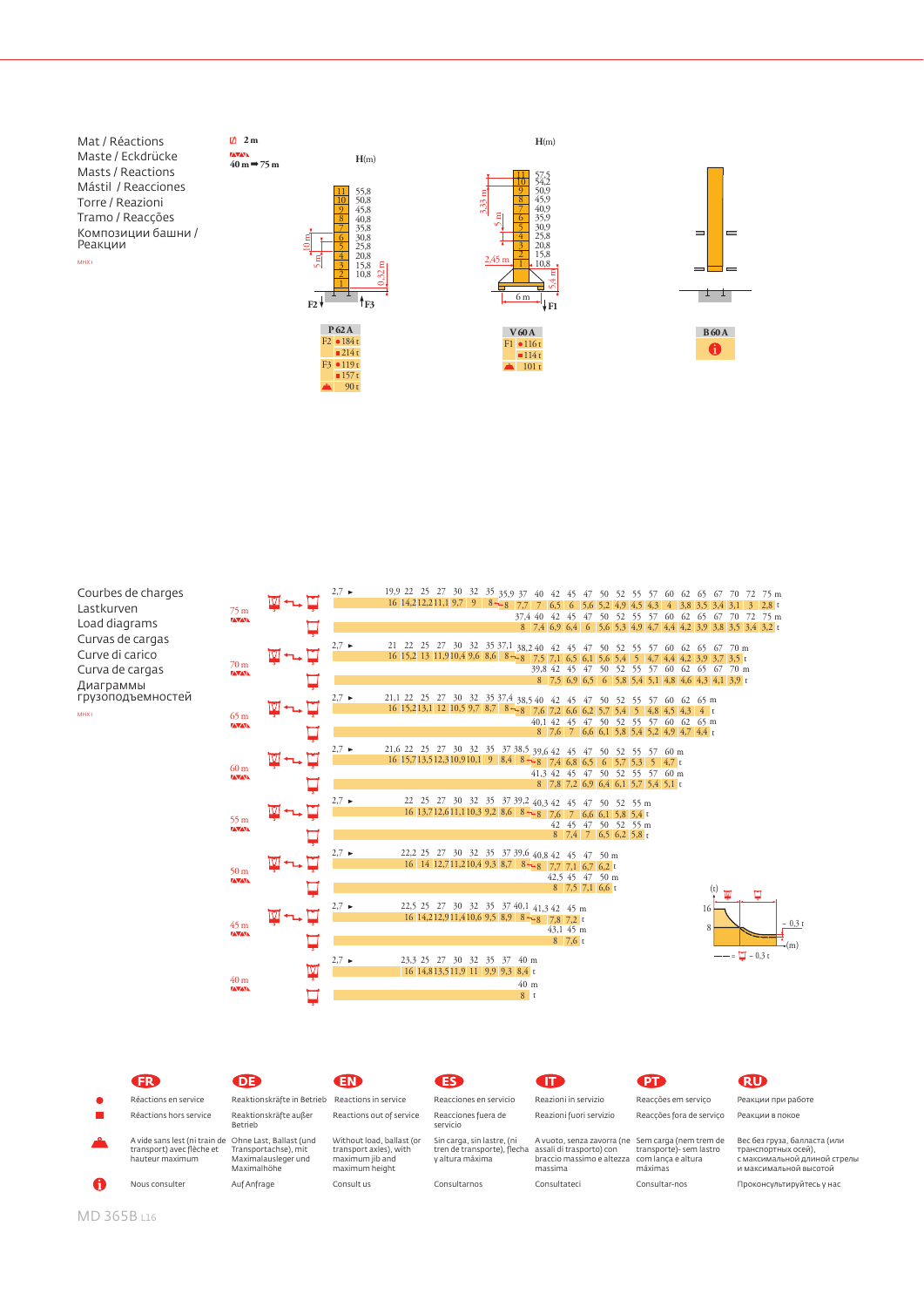Lest de contre-flèche Gegenauslegerballast Counter-jib ballast Lastre de contra flecha Contrappeso Lastros da contra lança Балласт на консоли MHX 1

| <b>ZAVANA</b>   | ਢ⊯<br>Ш           | <b>75 LVF</b>  |                          |        | 100 LVF               |   |        | <b>150 LCC</b>        |                          |                  |
|-----------------|-------------------|----------------|--------------------------|--------|-----------------------|---|--------|-----------------------|--------------------------|------------------|
|                 |                   | 4200 kg 700 kg |                          |        | $(kg)$ 4200 kg 700 kg |   |        | $(kg)$ 4200 kg 700 kg |                          | $\triangle$ (kg) |
| 75 m            | 24.2 m            | 5              | $\overline{4}$           | 23 800 | 5                     | 3 | 23 100 | 5                     | 2                        | 22 400           |
| 70 <sub>m</sub> | 24.2 m            | 5              | $\overline{\phantom{a}}$ | 21 000 | 4                     | 5 | 20 300 | 4                     | 3                        | 18 900           |
| 65m             | 24.2 m            | 4              | 3                        | 18 900 | 4                     | 3 | 18 900 | 4                     | 1                        | 17500            |
| 60 <sub>m</sub> | 24.2 m            | 4              | ٠                        | 16800  | 3                     | 5 | 16 100 | 3                     | 3                        | 14700            |
| 55m             | 24.2 m            | 3              | 3                        | 14700  | 3                     | 3 | 14700  | 3                     | $\overline{2}$           | 14 000           |
| 50 m (B60A)     | 24.2 m            | 3              | $\overline{2}$           | 14 000 | 3                     | 1 | 13700  | 3                     | $\overline{\phantom{m}}$ | 12 600           |
| 50 <sub>m</sub> | 18.2 <sub>m</sub> | 5              | 5                        | 24 500 | 5                     | 4 | 23 800 | 5                     | 3                        | 23 100           |
| 45m             | 18.2 <sub>m</sub> | 5              | $\overline{a}$           | 21 000 | 4                     | 5 | 20 300 | 4                     | $\overline{4}$           | 19600            |
| 40 <sub>m</sub> | 18,2 m            | 4              | $\overline{2}$           | 18 200 | 4                     |   | 17 500 | 4                     | ÷,                       | 16800            |

| $\sqrt{2}$ 2 m | 760A<br>ЪF. | H(m) | $- - -$<br>ר./ר | 54,2 | 50,9 | 45,9 | 40,9 | 35,9 | 30,9 | 25,8 | 20,8 | 15,8 | 10,8 |
|----------------|-------------|------|-----------------|------|------|------|------|------|------|------|------|------|------|
|                |             |      | 108             | 96   | 96   | 84   | 84   | 84   | 84   | 84   | 84   | 84   | 84   |

540

 $3780$ 

**700 kg 4200 kg**

990

 $\frac{1030}{500}$ 

 $\mathcal{O}$ 

Lest de base - Grundballast Base ballast - Lastre de base Zavorra di base - Lastros da base Базовый балласт MHX 1

Mécanismes Antriebe Mechanisms Mecanismos Meccanismi Mecanismos Механизмы MARINE

|                                  |                        | uut<br>1 ادما                                                                                                                                                                                                                                        | $ch - PS$<br>hp                                                | kW             |        |  |  |  |  |
|----------------------------------|------------------------|------------------------------------------------------------------------------------------------------------------------------------------------------------------------------------------------------------------------------------------------------|----------------------------------------------------------------|----------------|--------|--|--|--|--|
| <b>75 LVF40</b><br>Optima        | m/min<br>$\mathbf{t}$  | $\Omega$<br>$34 \rightarrow 44 \rightarrow 70 \rightarrow 80$<br>$\Omega$<br>$17 \rightarrow 22 \rightarrow 35 \rightarrow 40$<br>$\rightarrow$<br>$\rightarrow$<br>6<br>8<br>3<br>12.<br>6<br>$\overline{2}$<br>16<br>$\overline{4}$                | 75                                                             | 55             | 553 m  |  |  |  |  |
| Optima                           | m/min<br>$\mathbf{t}$  | $44 \rightarrow 56 \rightarrow 96 \rightarrow 116$<br>$\Omega$<br>$\Omega$<br>$22 \rightarrow 28 \rightarrow 48 \rightarrow 58$<br>$\rightarrow$<br>$\rightarrow$<br>8<br>6<br>3<br>$\overline{2}$<br>16<br>12<br>6<br>$\overline{4}$                | 100                                                            | 75             | 1009 m |  |  |  |  |
| <b>150 LCC</b><br>40             | m/min<br>$\mathbf{t}$  | $68 \rightarrow 82 \rightarrow 102 \rightarrow 136 \rightarrow 162$<br>$34 \rightarrow 41 \rightarrow$<br>$51 \rightarrow$<br>$68 \rightarrow 81$<br>8<br>12<br>$\overline{2}$<br>16<br>8<br>$\overline{2}$<br>6<br>$\overline{4}$<br>$\overline{4}$ | 150                                                            | 110            | 596 m  |  |  |  |  |
| 6 DVF 6                          | m/min                  | $0 \rightarrow 42(16 \text{ t})$<br>$0 \rightarrow 84$<br>(8t)<br>$0 \rightarrow 100(4 t)$                                                                                                                                                           | 5,5                                                            | 4              |        |  |  |  |  |
| <b>RVF 182</b><br>Optima +       | tr/min<br>U/min<br>rpm | $0 \rightarrow 0.7$                                                                                                                                                                                                                                  | $2 \times 12$                                                  | $2 \times 9$   |        |  |  |  |  |
| RT 544<br>A1 2V<br>$R \geq 13$ m | m/min                  | $13.5 - 27$                                                                                                                                                                                                                                          | $4 \times 7$                                                   | $4 \times 5,2$ |        |  |  |  |  |
|                                  |                        | <b>kVA</b>                                                                                                                                                                                                                                           |                                                                |                |        |  |  |  |  |
|                                  |                        | 75 LVF: 100 kVA<br>100 LVF: 125 kVA<br>150 LCC: 175 kVA                                                                                                                                                                                              |                                                                |                |        |  |  |  |  |
|                                  |                        | 100 LVF40                                                                                                                                                                                                                                            | IEC 60204-32<br>400 V (+10% -10%) 50 Hz / 480V (+6% -10%) 60Hz |                |        |  |  |  |  |